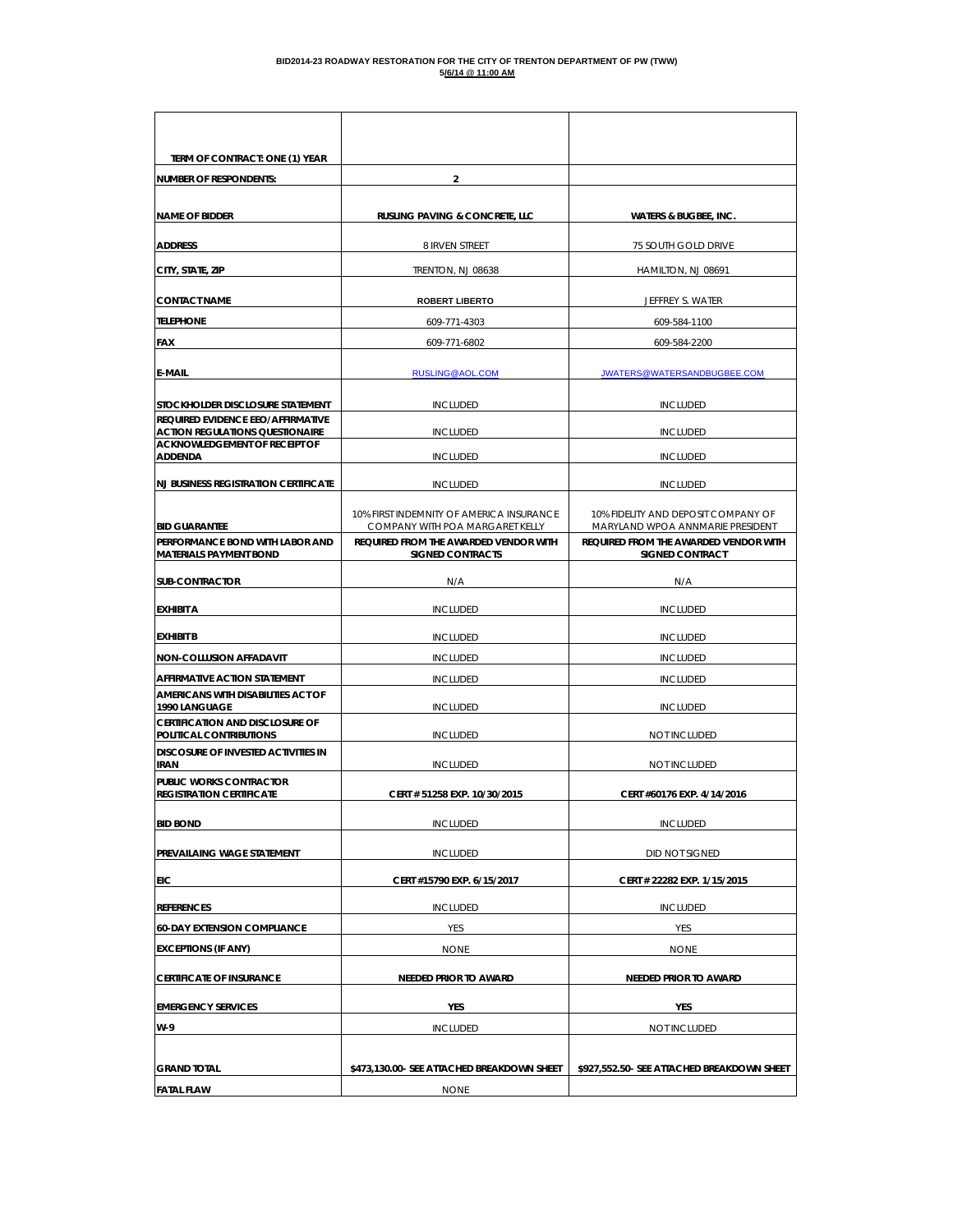#### معربان وجوزة **March Control (B) PROPOSAL TO THE TRENTON WATER WORKS FY2014 ROADWAY RESTORATION CONTRACT FOR TRENTON CITY**

Item 1 For furnishing and installing 2 inch MABC Top Course (Mix #4) and 7 inch Stabilized Base Course (Mix I-2) In NJDOT Roads

200 Sq. Yd. @ s  $\frac{\cancel{80} \cdot \cancel{00} \cdot \cancel{00}}{\cancel{000}}$  Per Sq. Yd.<br>  $\cancel{200}$  Sq. Yd.  $\cancel{000}$  (Write Unit Price)  $\cancel{000}$  S /  $\cancel{0000}$ 

Item 2 For Furnishing and Installing 2 inch FABC Top Course (Mix I-5) and 8 inch Stabilized Base Course (Mix I-2) in **Mercer County Roads** 

(a)  $\frac{\%}{\%}$   $\frac{\%}{\%}$  Per Sq. Yd.<br>  $\frac{a}{\sqrt{b}}$   $\frac{\%}{\%}$   $\frac{\%}{\%}$   $\frac{\%}{\%}$   $\frac{\%}{\%}$ 500 Sq.Yd.  $\omega$ 

Item 3 For Furnishing and Installing 2 inch FABC Top Course (Mix I-5) and 9 inch Concrete Base Course in City of **Trenton Roads** 

@ 8 100.00 Per Sq. Yd. 0 80,000 1800 Sq.Yd.  $\omega$   $\rightarrow$ 

Item 4 For Furnishing and Installing 3½ inch Vitrified Brick Top Course and 8 inch Concrete Base Course in City of **Trenton Roads** 

| (a)<br>$\angle$ 5 Sq. Y | -CA I<br>Per Sq. Yd.<br>$\sigma$ . |  | _______________ |
|-------------------------|------------------------------------|--|-----------------|
|                         | (Write Unit Price)                 |  |                 |

Item 5 For Furnishing and Installing 2 inch FABC Top Course (Mix I-5) and 5 inch Stabilized Base Course (Mix I-2) in City of Trenton Roads

2200 Sq. Yd. @  $\frac{$0, \infty}{$\mathbb{C}$}$  Per Sq. Yd.  $76,00$ 

Item 6 For Furnishing and Installing 2 inch FABC Top Course (Mix I-5) in Roads of All Jurisdictions

 $\frac{\frac{1}{20.00 \text{ N}} \cdot \frac{30.00 \text{ N}}{1000 \text{ N}} \cdot \frac{1}{200}}{\frac{1}{2000 \text{ N}} \cdot \frac{1}{2000 \text{ N}} \cdot \frac{1}{2000 \text{ N}} \cdot \frac{1}{2000 \text{ N}} \cdot \frac{1}{2000 \text{ N}} \cdot \frac{1}{2000 \text{ N}} \cdot \frac{1}{2000 \text{ N}} \cdot \frac{1}{2000 \text{ N}} \cdot \frac{1}{2000 \text{ N}} \cdot \frac{1}{2000 \text{ N}} \cdot \frac{1}{20$  $400$  Sq.Yd.  $\omega$  $(2,00)$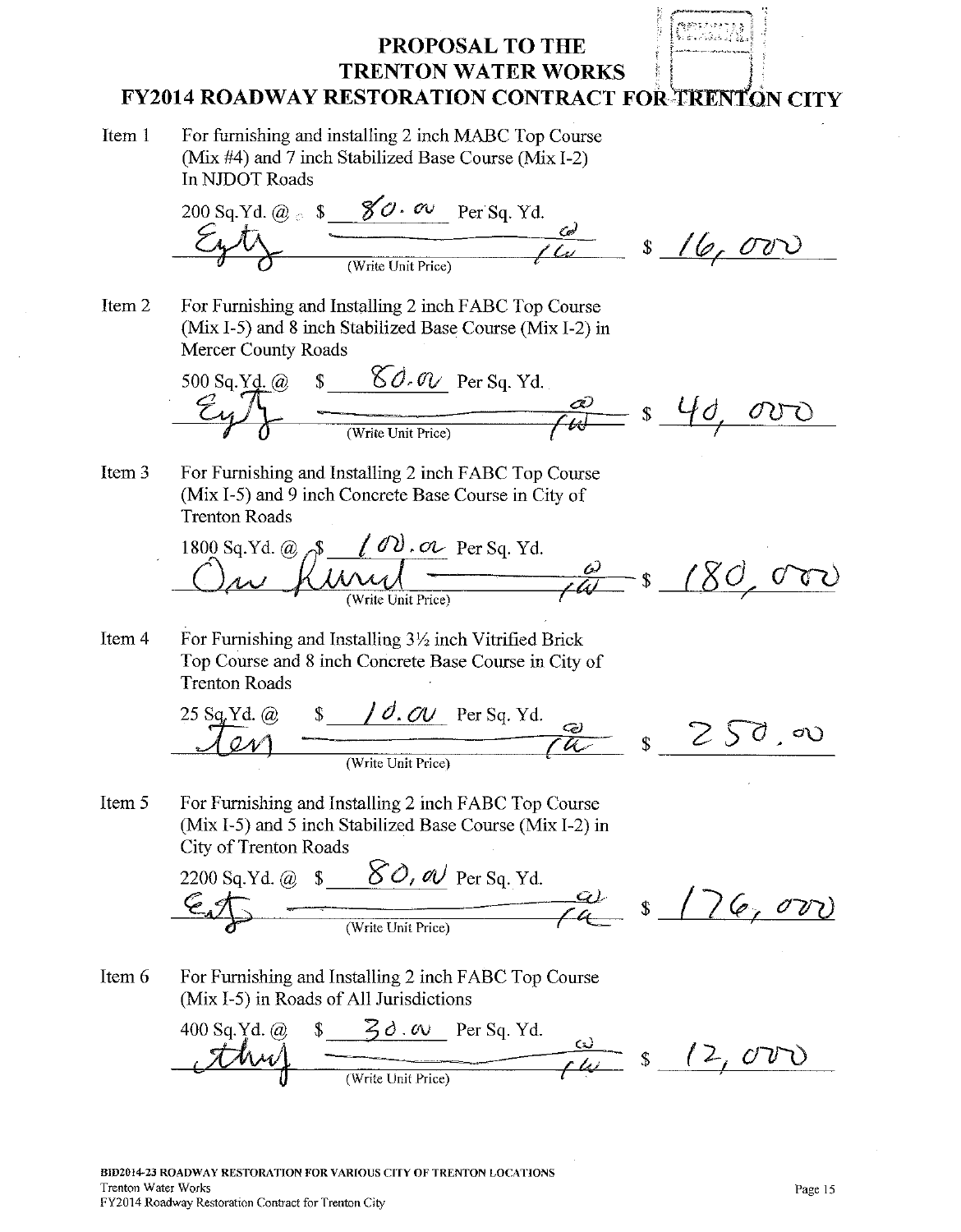Item 7 For Furnishing and Installing Infrared Process In Roads of All Jurisdictions

Item 8

 $\frac{100.00 \text{ Per L.F.}}{\frac{100}{\text{(Write Unit Price)}} \cdot \frac{12}{\text{C}} \cdot \frac{12}{\text{C}} \cdot \frac{12}{\text{C}} \cdot \frac{12}{\text{C}} \cdot \frac{12}{\text{C}} \cdot \frac{12}{\text{C}} \cdot \frac{12}{\text{C}} \cdot \frac{12}{\text{C}} \cdot \frac{12}{\text{C}} \cdot \frac{12}{\text{C}} \cdot \frac{12}{\text{C}} \cdot \frac{12}{\text{C}} \cdot \frac{12}{\text{C}} \cdot \frac{12}{\text{C}} \cdot \frac{1$  $200$  LeF.  $(a)$ For Furnishing and Installing 9 inch Concrete Base Course In City of Trenton Roads

 $s$  50. ov Per Sq. Yd<br>  $\frac{\omega}{\sqrt{\frac{1}{\omega}}}}$   $s$   $\sqrt{250}$ 25 Sq.Yd. @

Item 9 For Furnishing and Installing 9 inch Stabilized Base Course (Mix I-2) in State of New Jersey Roads (NJDOT)

 $1$  Sq.  $\cancel{y}$ d.  $\omega$ 

Item 10 For Furnishing and Installing 10 inch Stabilized Base Course (Mix I-2) in Mercer County Roads

10 Sq.Yd. @ \$ *GO.a* Per Sq. Yd.  $\frac{q}{w}$  s  $\left(\emptyset 0\right)$  a

For Furnishing and Installing 7 inch Stabilized Base Item 11 Course (Mix I-2) in the City of Trenton Roads



Item 12 For 2 Inch Milling of FABC/MABC or Stab Base in Roads of All Jurisdictions



For Constructing Valve Box Resets in Roads of All Item 13 Jurisdictions



BID2014-23 ROADWAY RESTORATION FOR VARIOUS CITY OF TRENTON LOCATIONS **Trenton Water Works** FY2014 Roadway Restoration Contract for Trenton City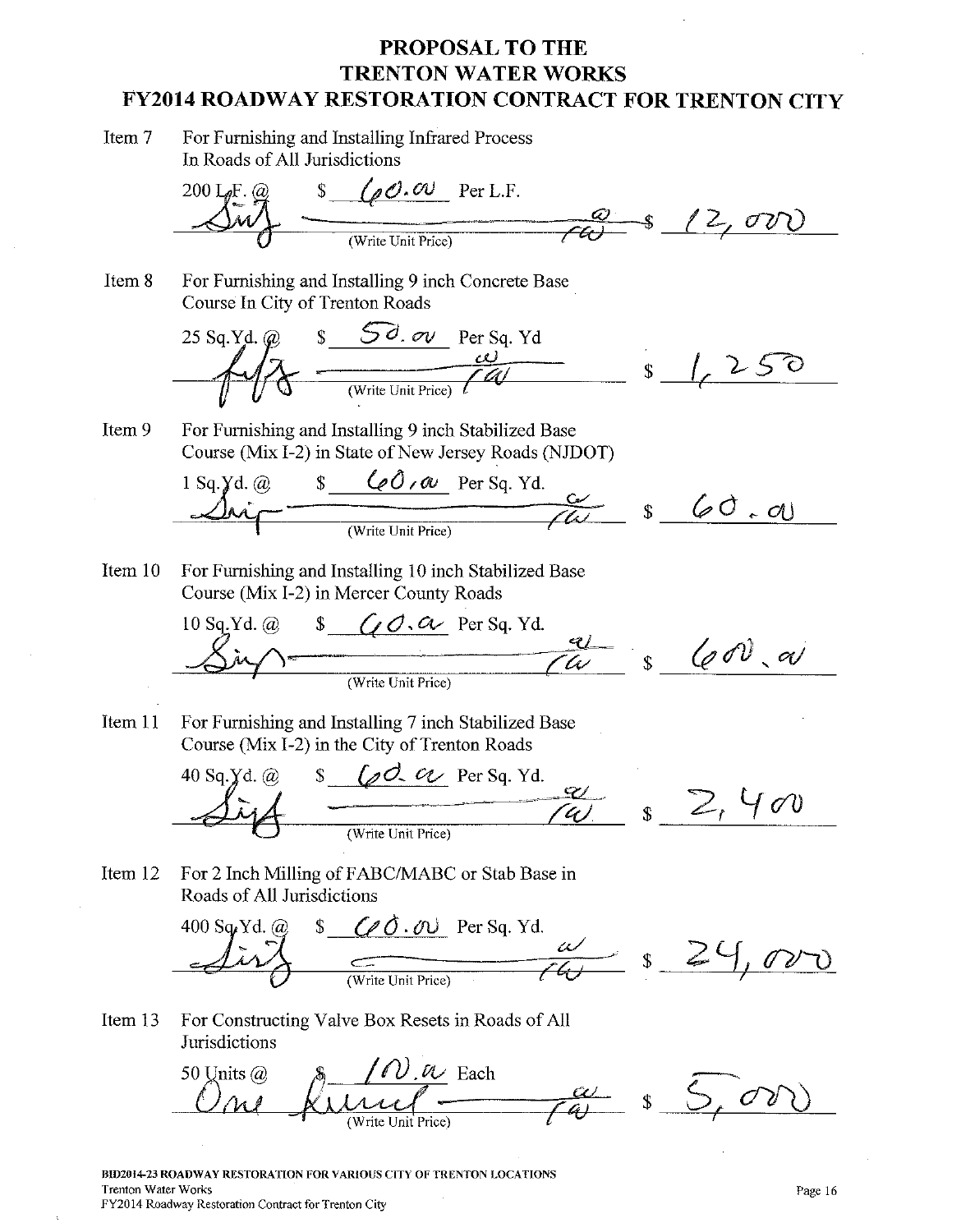| Item 14 For Constructing Valve Box Replacement in Roads of |
|------------------------------------------------------------|
| All Jurisdictions                                          |

Each 5 Units  $\omega$  $sZ,500$ Unit Price For Furnishing and Installing Permanent Traffic Stripes Item 15 In Roads of All Jurisdictions 4-Inch Wide Striping in various colors a.  $\mathbf{S}$  $40$  L.F. $a$ Per L.F. \$  $\sigma$ (Write Unit Price)  $\mathbf b$ . 8-Inch Wide Striping in various colors  $\emptyset$ ,  $\emptyset$  Per L.F.  $10$  L.F.  $\omega$  $\delta \mathcal{O}_{\mathcal{S}}$  $\sigma$ ) (Write Unit Price) 12-Inch Wide Striping in various colors  $\mathbf{C}$ .  $15.0$  Per L.F.  $\hat{\mathbf{r}}$  $10$  L.F.  $\omega$ 150  $\sigma$ ) (Write Unit Price) 24-Inch Wide Striping in various colors d.  $20.0$  Per L.F.  $1 L.F. @.$  $\mathbf{\hat{S}}$  $20, \infty$ (Write Unit Price) Item 16 For Furnishing and Installing Permanent Pavement Marking in Roads of All Jurisdictions Through Lane Arrow a.  $\mathcal{D} \mathcal{L}$   $\omega$  Each 1 Units  $\omega$ W  $'\mathscr{S}\!\mathcal{V},\ \sigma\!\mathcal{V}$  $\mathbf{\hat{S}}$ (Write Unit Price)  $\mathbf b$ . Turn Lane Arrow  $\mathcal{V}$ . *W* Each 1 Units  $\omega$ w  $(0, 0)$  as  $\mathbf{\hat{S}}$ 

(Write Unit Price)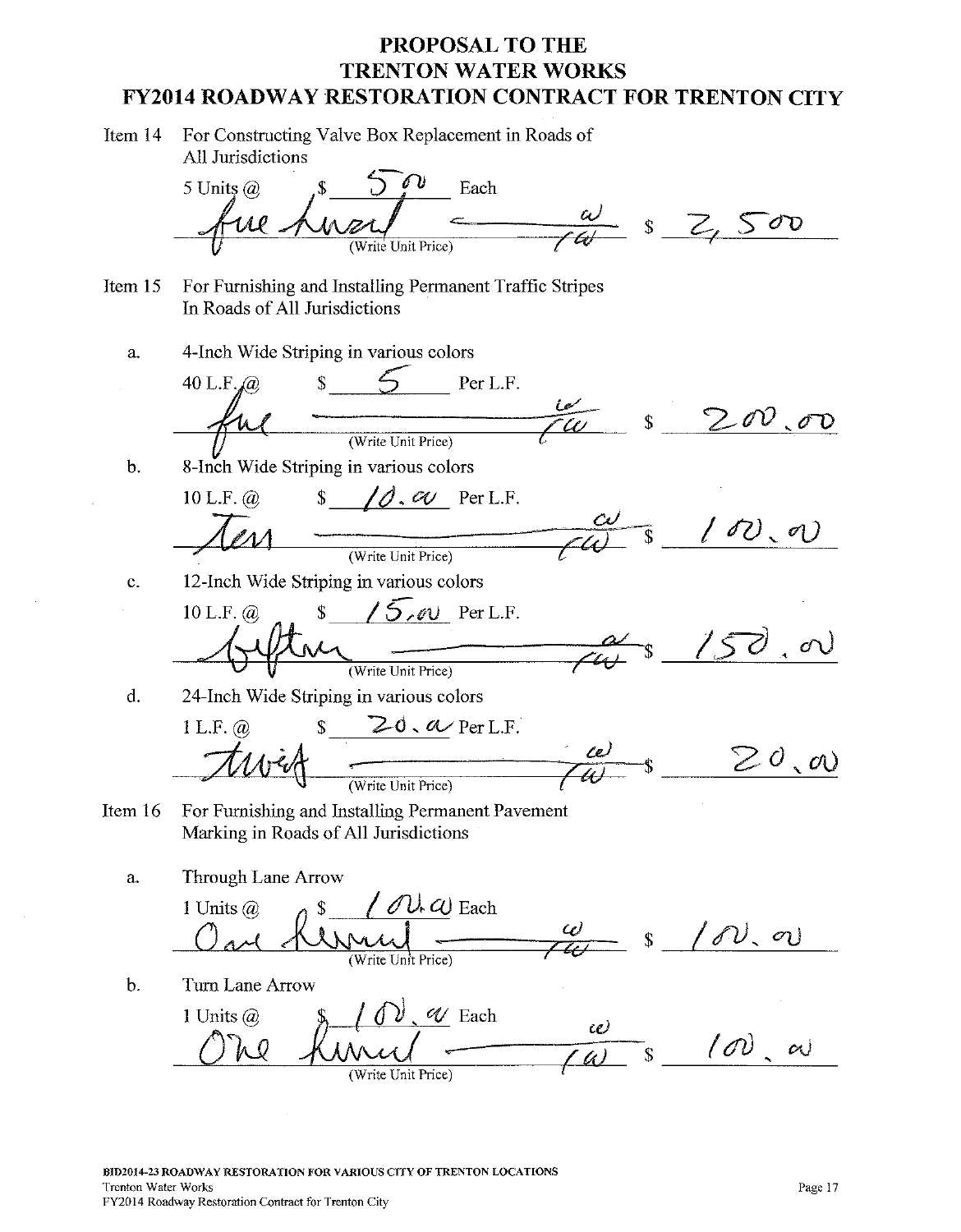PROPOSAL TO THE

Turn and Through Lane Arrow  $\mathbf{c}$ .  $\mathcal{N}$   $\alpha$  Each 1 Units  $\omega$  $\hat{\mathcal{L}}$ Ċı  $\mathcal{V}$  .  $\sigma\mathcal{V}$  $\mathcal{L}$ (Write Unit Price) d. Lane Reduction Arrow  $\omega_{\mathscr{A}}$ 1 Units  $\omega$  $\mathbf{\hat{S}}$ Each  $\omega$  or ЛÎ (Write Unit Price) Wrong-Way Arrow e. ' IV, vi 1 Units  $\omega$  $\hat{\mathbf{r}}$ Each  $\omega$  $c_{U}$ lc (Write Unit Price) Fire Hydrant Symbol f.  $100 \sim$  Each 1 Units  $(a)$  $\mathbf{\hat{S}}$  $\bm{\omega}$  $\omega$  as (Write Unit Price) **OD** \$ **TOTAL BID FOR CONTRACT** (Items 1 through 16 Inclusive) Company Name >  $V_{4}$ vinoz  $R$  usinNe sconcrete  $CC$ Authorized Signature  $\triangleright$ Person to Contact > Leonord JenTo

 $4303$ 

Telephone Number >

609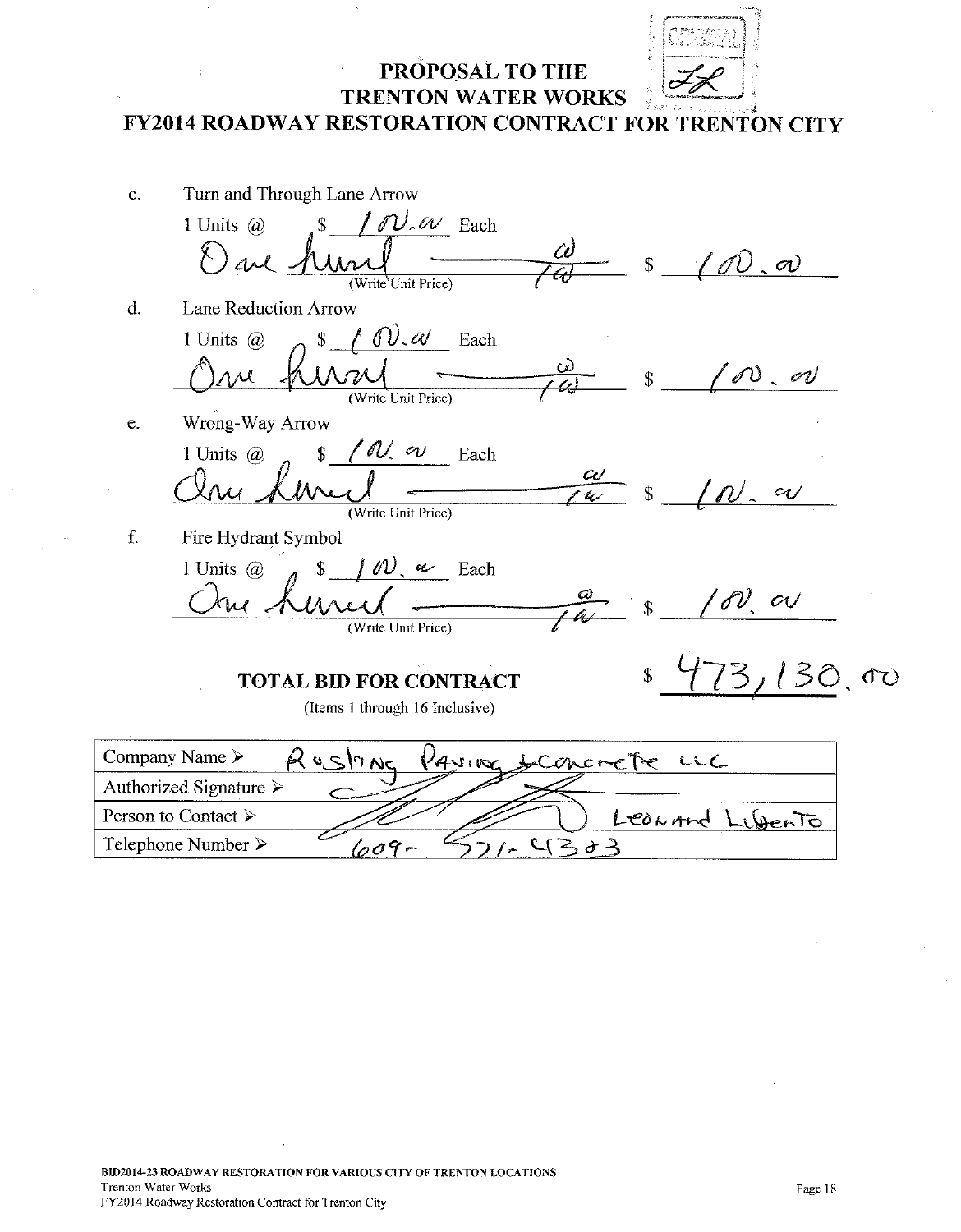$\bar{z}$ 

| Item 1 | For furnishing and installing 2 inch MABC Top Course<br>(Mix #4) and 7 inch Stabilized Base Course (Mix I-2)<br>In NJDOT Roads                     |             |    |            |
|--------|----------------------------------------------------------------------------------------------------------------------------------------------------|-------------|----|------------|
|        | \$72.00<br>$200$ Sq.Yd. $\omega$                                                                                                                   | Per Sq. Yd. |    |            |
|        | Seventy Two Dollars and Zero Cents                                                                                                                 |             | \$ | 14,400.00  |
|        | (Write Unit Price)                                                                                                                                 |             |    |            |
| Item 2 | For Furnishing and Installing 2 inch FABC Top Course<br>(Mix I-5) and 8 inch Stabilized Base Course (Mix I-2) in<br>Mercer County Roads            |             |    |            |
|        | 500 Sq.Yd. $\omega$<br>\$135.00                                                                                                                    | Per Sq. Yd. |    |            |
|        | One Hundred Thirty Five Dollars and Zero Cents                                                                                                     |             | \$ | 67,500.00  |
|        | (Write Unit Price)                                                                                                                                 |             |    |            |
| Item 3 | For Furnishing and Installing 2 inch FABC Top Course<br>(Mix I-5) and 9 inch Concrete Base Course in City of<br><b>Trenton Roads</b>               |             |    |            |
|        | \$198.00<br>1800 Sq.Yd. $@$                                                                                                                        | Per Sq. Yd. |    |            |
|        | One Hundred Ninety Eight Dollars and Zero Cents                                                                                                    |             | S  | 356,400.00 |
|        | (Write Unit Price)                                                                                                                                 |             |    |            |
| Item 4 | For Furnishing and Installing $3\frac{1}{2}$ inch Vitrified Brick<br>Top Course and 8 inch Concrete Base Course in City of<br><b>Trenton Roads</b> |             |    |            |
|        | \$90.00<br>$25$ Sq.Yd. $\omega$                                                                                                                    | Per Sq. Yd. |    |            |
|        | Ninety Dollars and Zero Cents                                                                                                                      |             | \$ | 2,250.00   |
|        | (Write Unit Price)                                                                                                                                 |             |    |            |
| Item 5 | For Furnishing and Installing 2 inch FABC Top Course<br>(Mix I-5) and 5 inch Stabilized Base Course (Mix I-2) in<br>City of Trenton Roads          |             |    |            |
|        | 2200 Sq.Yd. @ \$ 193.50                                                                                                                            | Per Sq. Yd. |    |            |
|        | One Hundred Ninety Three Dollars and Fifty Cents                                                                                                   |             | \$ | 425,700.00 |
|        | (Write Unit Price)                                                                                                                                 |             |    |            |
| Item 6 | For Furnishing and Installing 2 inch FABC Top Course<br>(Mix I-5) in Roads of All Jurisdictions                                                    |             |    |            |
|        | \$40.00<br>400 Sq.Yd. $\omega$                                                                                                                     | Per Sq. Yd. |    |            |
|        | Forty Dollars and Zero Cents<br>(Write Unit Price)                                                                                                 |             | \$ | 16,000.000 |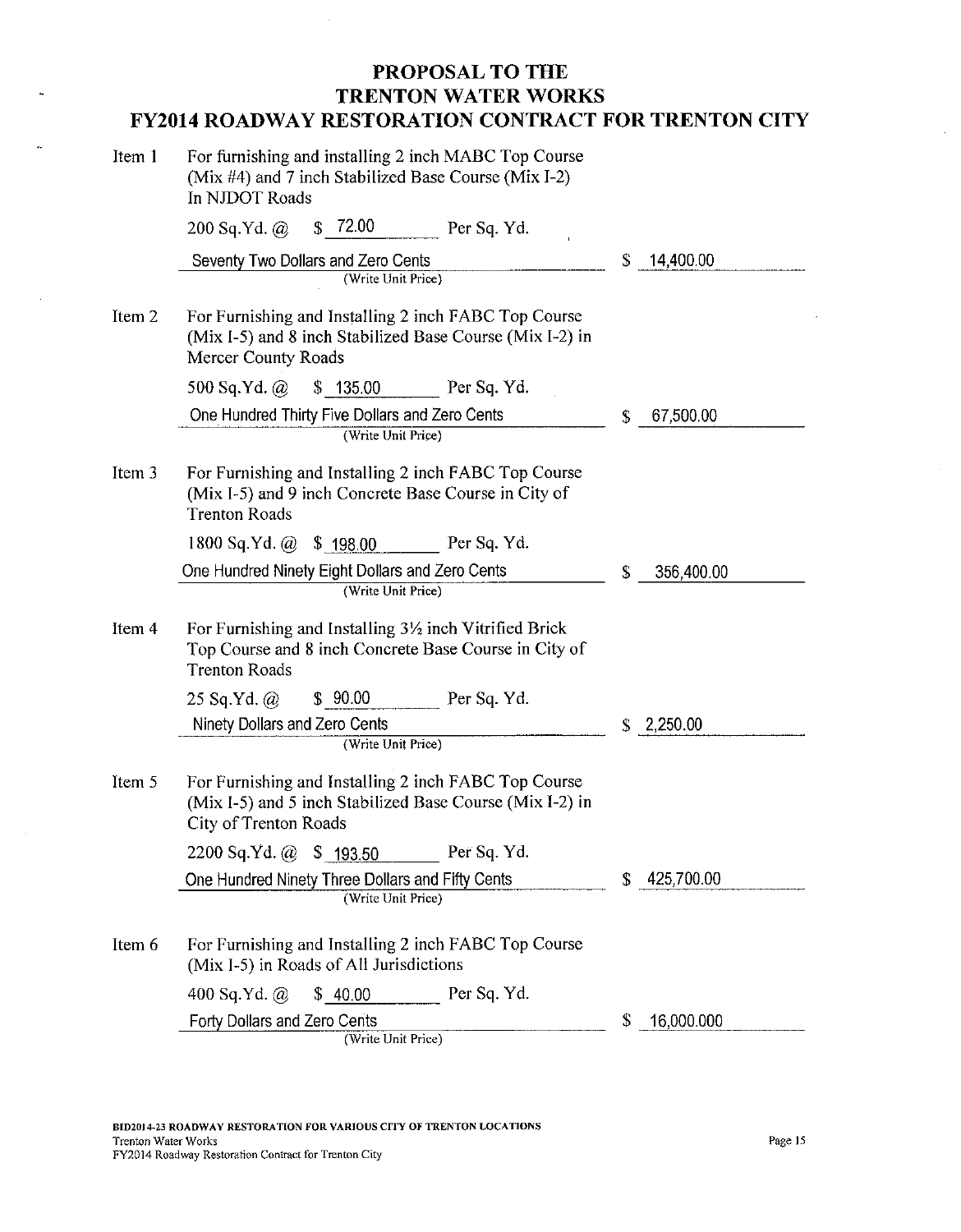$\mathcal{A}^{\pm}$ 

| Item 7  | For Furnishing and Installing Infrared Process<br>In Roads of All Jurisdictions                               |             |    |           |
|---------|---------------------------------------------------------------------------------------------------------------|-------------|----|-----------|
|         | \$33.50<br>200 L.F. $\omega$                                                                                  | Per L.F.    |    |           |
|         | Thirty Three Dollars and Fifty Cents                                                                          |             | \$ | 6,700.00  |
|         | (Write Unit Price)                                                                                            |             |    |           |
| Item 8  | For Furnishing and Installing 9 inch Concrete Base<br>Course In City of Trenton Roads                         |             |    |           |
|         | \$157.50<br>$25$ Sq.Yd. $\omega$                                                                              | Per Sq. Yd  |    |           |
|         | One Hundred Fifty Seven Dollars and Fifty Cents                                                               |             | \$ | 3,937.50  |
|         | (Write Unit Price)                                                                                            |             |    |           |
| Item 9  | For Furnishing and Installing 9 inch Stabilized Base<br>Course (Mix 1-2) in State of New Jersey Roads (NJDOT) |             |    |           |
|         | 180.00<br>$1$ Sq.Yd. $\omega$<br>\$                                                                           | Per Sq. Yd. |    |           |
|         | One Hundred Eighty Dollars and Zero Cents                                                                     |             | S  | 180.00    |
|         | (Write Unit Price)                                                                                            |             |    |           |
| Item 10 | For Furnishing and Installing 10 inch Stabilized Base<br>Course (Mix I-2) in Mercer County Roads              |             |    |           |
|         | \$184.50<br>$10$ Sq.Yd. $@$                                                                                   | Per Sq. Yd. |    |           |
|         | One Hundred Eighty Four Dollars and Fifty Cents                                                               |             | \$ | 1,845.00  |
|         | (Write Unit Price)                                                                                            |             |    |           |
| Item 11 | For Furnishing and Installing 7 inch Stabilized Base<br>Course (Mix I-2) in the City of Trenton Roads         |             |    |           |
|         | \$175.50<br>40 Sq.Yd. $\omega$                                                                                | Per Sq. Yd. |    |           |
|         | One Hundred Seventy Five Dollars and Fifty Cents                                                              |             | \$ | 7,020.00  |
|         | (Write Unit Price)                                                                                            |             |    |           |
|         | Item 12 For 2 Inch Milling of FABC/MABC or Stab Base in<br>Roads of All Jurisdictions                         |             |    |           |
|         | \$45.00<br>400 Sq.Yd. $@$                                                                                     | Per Sq. Yd. |    |           |
|         | Forty Five Dollars and Zero Cents                                                                             |             | \$ | 18,000.00 |
|         | (Write Unit Price)                                                                                            |             |    |           |
| Item 13 | For Constructing Valve Box Resets in Roads of All<br>Jurisdictions                                            |             |    |           |
|         | 50 Units $\omega$<br>\$ 100.00                                                                                | Each        |    |           |
|         | One Hundred Dollars and Zero Cents                                                                            |             | \$ | 5,000.00  |
|         | (Write Unit Price)                                                                                            |             |    |           |

 $\ddot{\phantom{a}}$ 

 $\mathcal{P}$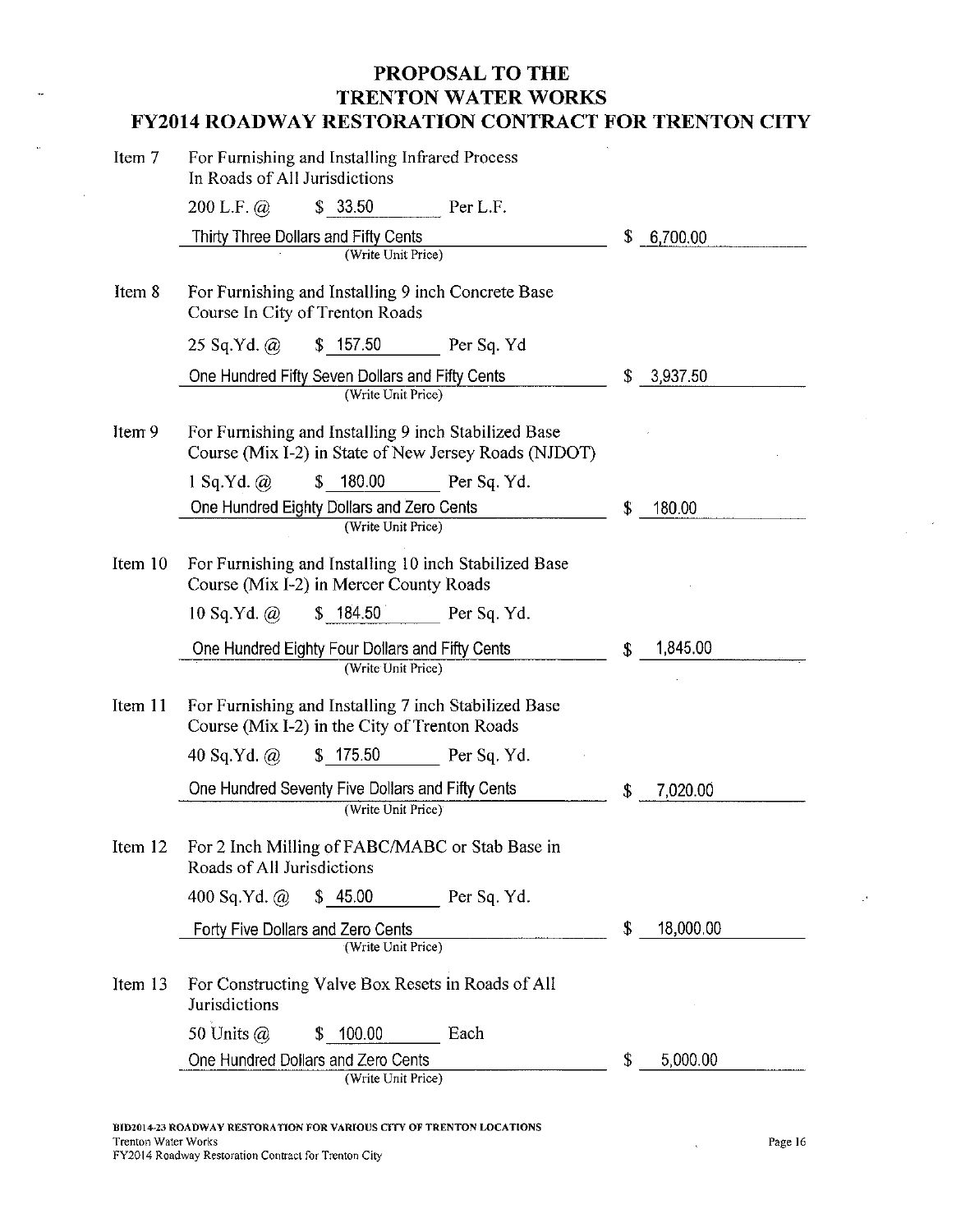| Item 14 | For Constructing Valve Box Replacement in Roads of<br>All Jurisdictions                   |    |        |  |
|---------|-------------------------------------------------------------------------------------------|----|--------|--|
|         | 5 Units $\omega$<br>\$150.00<br>Each                                                      |    |        |  |
|         | One Hundred Fifty Dollars and Zero Cents<br>(Write Unit Price)                            | \$ | 750.00 |  |
| Item 15 | For Furnishing and Installing Permanent Traffic Stripes<br>In Roads of All Jurisdictions  |    |        |  |
| a.      | 4-Inch Wide Striping in various colors                                                    |    |        |  |
|         | \$12.50<br>40 L.F. $\omega$<br>Per L.F.                                                   |    |        |  |
|         | <b>Twelve Dollars and Fifty Cents</b>                                                     | \$ | 500.00 |  |
| b.      | (Write Unit Price)<br>8-Inch Wide Striping in various colors                              |    |        |  |
|         | 10 L.F. $\omega$<br>\$25.00<br>Per L.F.                                                   |    |        |  |
|         | Twenty Five Dollars and Zero Cents                                                        | \$ | 250.00 |  |
|         | (Write Unit Price)                                                                        |    |        |  |
| C.      | 12-Inch Wide Striping in various colors                                                   |    |        |  |
|         | \$35.00<br>10 L.F. $@$<br>Per L.F.                                                        |    |        |  |
|         | Thirty Five Dollars and Zero Cents                                                        | \$ | 350.00 |  |
| d.      | (Write Unit Price)                                                                        |    |        |  |
|         | 24-Inch Wide Striping in various colors                                                   |    |        |  |
|         | 1 L.F. @<br>\$70.00<br>Per L.F.                                                           |    |        |  |
|         | Seventy Dollars and Zero Cents<br>(Write Unit Price)                                      | \$ | 70.00  |  |
| Item 16 | For Furnishing and Installing Permanent Pavement<br>Marking in Roads of All Jurisdictions |    |        |  |
| а.      | <b>Through Lane Arrow</b>                                                                 |    |        |  |
|         | 1 Units $(a)$<br>\$25.00<br>Each                                                          |    |        |  |
|         | <b>Twenty Five Dollars and Zero Cents</b>                                                 | \$ | 25.00  |  |
| b.      | (Write Unit Price)<br>Turn Lane Arrow                                                     |    |        |  |
|         | 1 Units $\omega$<br>Each<br>\$.<br>25.00                                                  |    |        |  |
|         | Twenty Five Dollars and Zero Cents                                                        | S  | 25.00  |  |
|         | (Write Unit Price)                                                                        |    |        |  |